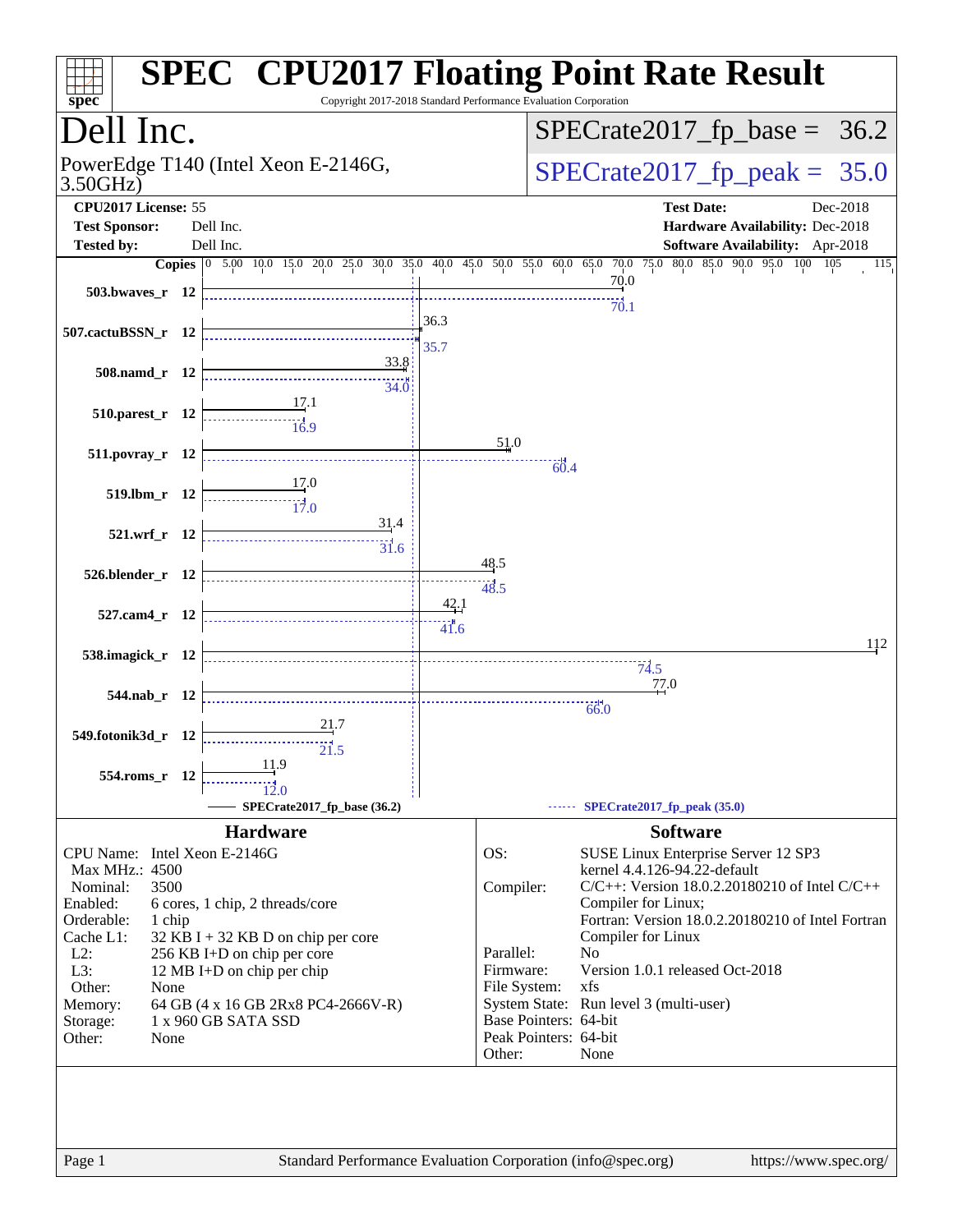

Copyright 2017-2018 Standard Performance Evaluation Corporation

## Dell Inc.

3.50GHz) PowerEdge T140 (Intel Xeon E-2146G,  $\vert$  [SPECrate2017\\_fp\\_peak =](http://www.spec.org/auto/cpu2017/Docs/result-fields.html#SPECrate2017fppeak) 35.0

 $SPECTate2017_fp\_base = 36.2$ 

**[CPU2017 License:](http://www.spec.org/auto/cpu2017/Docs/result-fields.html#CPU2017License)** 55 **[Test Date:](http://www.spec.org/auto/cpu2017/Docs/result-fields.html#TestDate)** Dec-2018 **[Test Sponsor:](http://www.spec.org/auto/cpu2017/Docs/result-fields.html#TestSponsor)** Dell Inc. **[Hardware Availability:](http://www.spec.org/auto/cpu2017/Docs/result-fields.html#HardwareAvailability)** Dec-2018 **[Tested by:](http://www.spec.org/auto/cpu2017/Docs/result-fields.html#Testedby)** Dell Inc. **[Software Availability:](http://www.spec.org/auto/cpu2017/Docs/result-fields.html#SoftwareAvailability)** Apr-2018

#### **[Results Table](http://www.spec.org/auto/cpu2017/Docs/result-fields.html#ResultsTable)**

|                                  | <b>Base</b>   |                |       |                |       | <b>Peak</b>    |       |               |                |              |                |              |                |              |
|----------------------------------|---------------|----------------|-------|----------------|-------|----------------|-------|---------------|----------------|--------------|----------------|--------------|----------------|--------------|
| <b>Benchmark</b>                 | <b>Copies</b> | <b>Seconds</b> | Ratio | <b>Seconds</b> | Ratio | <b>Seconds</b> | Ratio | <b>Copies</b> | <b>Seconds</b> | <b>Ratio</b> | <b>Seconds</b> | <b>Ratio</b> | <b>Seconds</b> | <b>Ratio</b> |
| 503.bwaves_r                     | 12            | 1719           | 70.0  | 1720           | 70.0  | 1720           | 69.9  | 12            | 1718           | 70.1         | 1717           | 70.1         | 1717           | 70.1         |
| 507.cactuBSSN r                  | 12            | 421            | 36.1  | <u>419</u>     | 36.3  | 416            | 36.5  | 12            | 423            | 35.9         | 430            | 35.3         | 425            | 35.7         |
| $508$ .namd $r$                  | 12            | 336            | 33.9  | 337            | 33.8  | 341            | 33.5  | 12            | 336            | 34.0         | 333            | 34.3         | 336            | 33.9         |
| $510.parest_r$                   | 12            | 1841           | 17.1  | 1847           | 17.0  | 1835           | 17.1  | 12            | 1850           | 17.0         | 1856           | <b>16.9</b>  | 1864           | 16.8         |
| 511.povray_r                     | 12            | 549            | 51.0  | 547            | 51.2  | 554            | 50.6  | 12            | 464            | 60.4         | 468            | 59.8         | 464            | 60.4         |
| 519.lbm r                        | 12            | 745            | 17.0  | 745            | 17.0  | 745            | 17.0  | 12            | 745            | 17.0         | 749            | 16.9         | 745            | 17.0         |
| $521$ .wrf r                     | 12            | 857            | 31.4  | 857            | 31.4  | 857            | 31.4  | 12            | 852            | 31.5         | 851            | 31.6         | 851            | 31.6         |
| 526.blender_r                    | 12            | 378            | 48.4  | 376            | 48.6  | 377            | 48.5  | 12            | 377            | 48.5         | 376            | 48.5         | 376            | 48.6         |
| 527.cam4 r                       | 12            | 499            | 42.0  | 486            | 43.2  | 499            | 42.1  | 12            | 504            | 41.6         | 505            | 41.5         | 500            | 42.0         |
| 538.imagick_r                    | 12            | 266            | 112   | 266            | 112   | 266            | 112   | 12            | 400            | 74.5         | 400            | 74.6         | 400            | 74.5         |
| $544$ .nab r                     | 12            | 267            | 75.7  | 262            | 77.0  | 262            | 77.0  | 12            | 307            | 65.9         | 306            | 66.0         | 303            | 66.6         |
| 549.fotonik3d r                  | 12            | 2157           | 21.7  | 2158           | 21.7  | 2159           | 21.7  | 12            | 2172           | 21.5         | 2173           | 21.5         | 2174           | 21.5         |
| $554$ .roms_r                    | 12            | 1596           | 11.9  | 1601           | 11.9  | 1596           | 11.9  | 12            | 1583           | 12.0         | 1583           | 12.0         | 1581           | 12.1         |
| SPECrate2017 fp base $=$<br>36.2 |               |                |       |                |       |                |       |               |                |              |                |              |                |              |

**[SPECrate2017\\_fp\\_peak =](http://www.spec.org/auto/cpu2017/Docs/result-fields.html#SPECrate2017fppeak) 35.0**

Results appear in the [order in which they were run.](http://www.spec.org/auto/cpu2017/Docs/result-fields.html#RunOrder) Bold underlined text [indicates a median measurement.](http://www.spec.org/auto/cpu2017/Docs/result-fields.html#Median)

#### **[Submit Notes](http://www.spec.org/auto/cpu2017/Docs/result-fields.html#SubmitNotes)**

 The numactl mechanism was used to bind copies to processors. The config file option 'submit' was used to generate numactl commands to bind each copy to a specific processor. For details, please see the config file.

### **[Operating System Notes](http://www.spec.org/auto/cpu2017/Docs/result-fields.html#OperatingSystemNotes)**

Stack size set to unlimited using "ulimit -s unlimited"

### **[General Notes](http://www.spec.org/auto/cpu2017/Docs/result-fields.html#GeneralNotes)**

Environment variables set by runcpu before the start of the run:

LD\_LIBRARY\_PATH = "/home/cpu2017/lib/ia32:/home/cpu2017/lib/intel64"

Binaries compiled on a system with 1x Intel Core i7-4790 CPU + 32GB RAM

memory using Redhat Enterprise Linux 7.4

 Yes: The test sponsor attests, as of date of publication, that CVE-2017-5754 (Meltdown) is mitigated in the system as tested and documented.

 Yes: The test sponsor attests, as of date of publication, that CVE-2017-5753 (Spectre variant 1) is mitigated in the system as tested and documented.

 Yes: The test sponsor attests, as of date of publication, that CVE-2017-5715 (Spectre variant 2) is mitigated in the system as tested and documented.

Transparent Huge Pages enabled by default

Prior to runcpu invocation

**(Continued on next page)**

| Page 2 | Standard Performance Evaluation Corporation (info@spec.org) | https://www.spec.org/ |
|--------|-------------------------------------------------------------|-----------------------|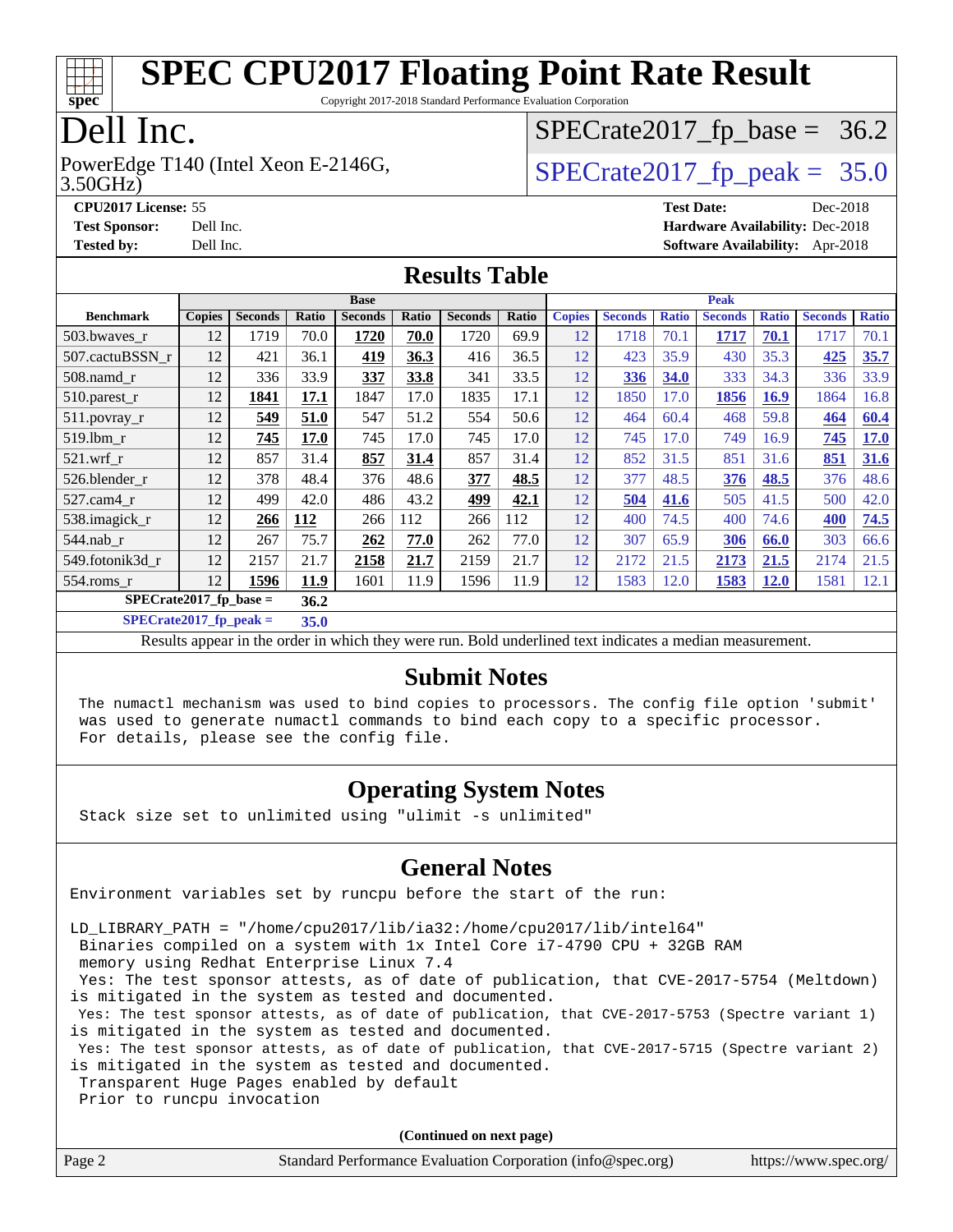

Copyright 2017-2018 Standard Performance Evaluation Corporation

## Dell Inc.

3.50GHz) PowerEdge T140 (Intel Xeon E-2146G,  $\vert$  [SPECrate2017\\_fp\\_peak =](http://www.spec.org/auto/cpu2017/Docs/result-fields.html#SPECrate2017fppeak) 35.0

 $SPECTate2017_fp\_base = 36.2$ 

**[CPU2017 License:](http://www.spec.org/auto/cpu2017/Docs/result-fields.html#CPU2017License)** 55 **[Test Date:](http://www.spec.org/auto/cpu2017/Docs/result-fields.html#TestDate)** Dec-2018 **[Test Sponsor:](http://www.spec.org/auto/cpu2017/Docs/result-fields.html#TestSponsor)** Dell Inc. **[Hardware Availability:](http://www.spec.org/auto/cpu2017/Docs/result-fields.html#HardwareAvailability)** Dec-2018 **[Tested by:](http://www.spec.org/auto/cpu2017/Docs/result-fields.html#Testedby)** Dell Inc. **[Software Availability:](http://www.spec.org/auto/cpu2017/Docs/result-fields.html#SoftwareAvailability)** Apr-2018

#### **[General Notes \(Continued\)](http://www.spec.org/auto/cpu2017/Docs/result-fields.html#GeneralNotes)**

 Filesystem page cache synced and cleared with: sync; echo 3> /proc/sys/vm/drop\_caches runcpu command invoked through numactl i.e.: numactl --interleave=all runcpu <etc>

#### **[Platform Notes](http://www.spec.org/auto/cpu2017/Docs/result-fields.html#PlatformNotes)**

Page 3 Standard Performance Evaluation Corporation [\(info@spec.org\)](mailto:info@spec.org) <https://www.spec.org/> BIOS settings: Virtualization Technology disabled System Profile set to Custom CPU Performance set to Maximum Performance C States set to Autonomous C1E disabled Uncore Frequency set to Dynamic Energy Efficiency Policy set to Performance Memory Patrol Scrub disabled Logical Processor enabled CPU Interconnect Bus Link Power Management disabled PCI ASPM L1 Link Power Management disabled Sysinfo program /home/cpu2017/bin/sysinfo Rev: r5974 of 2018-05-19 9bcde8f2999c33d61f64985e45859ea9 running on linux-gdas Fri Dec 7 22:20:58 2018 SUT (System Under Test) info as seen by some common utilities. For more information on this section, see <https://www.spec.org/cpu2017/Docs/config.html#sysinfo> From /proc/cpuinfo model name : Intel(R) Xeon(R) E-2146G CPU @ 3.50GHz 1 "physical id"s (chips) 12 "processors" cores, siblings (Caution: counting these is hw and system dependent. The following excerpts from /proc/cpuinfo might not be reliable. Use with caution.) cpu cores : 6 siblings : 12 physical 0: cores 0 1 2 3 4 5 From lscpu: Architecture: x86\_64 CPU op-mode(s): 32-bit, 64-bit Byte Order: Little Endian  $CPU(s):$  12 On-line CPU(s) list: 0-11 Thread(s) per core: 2 Core(s) per socket: 6 Socket(s): 1 **(Continued on next page)**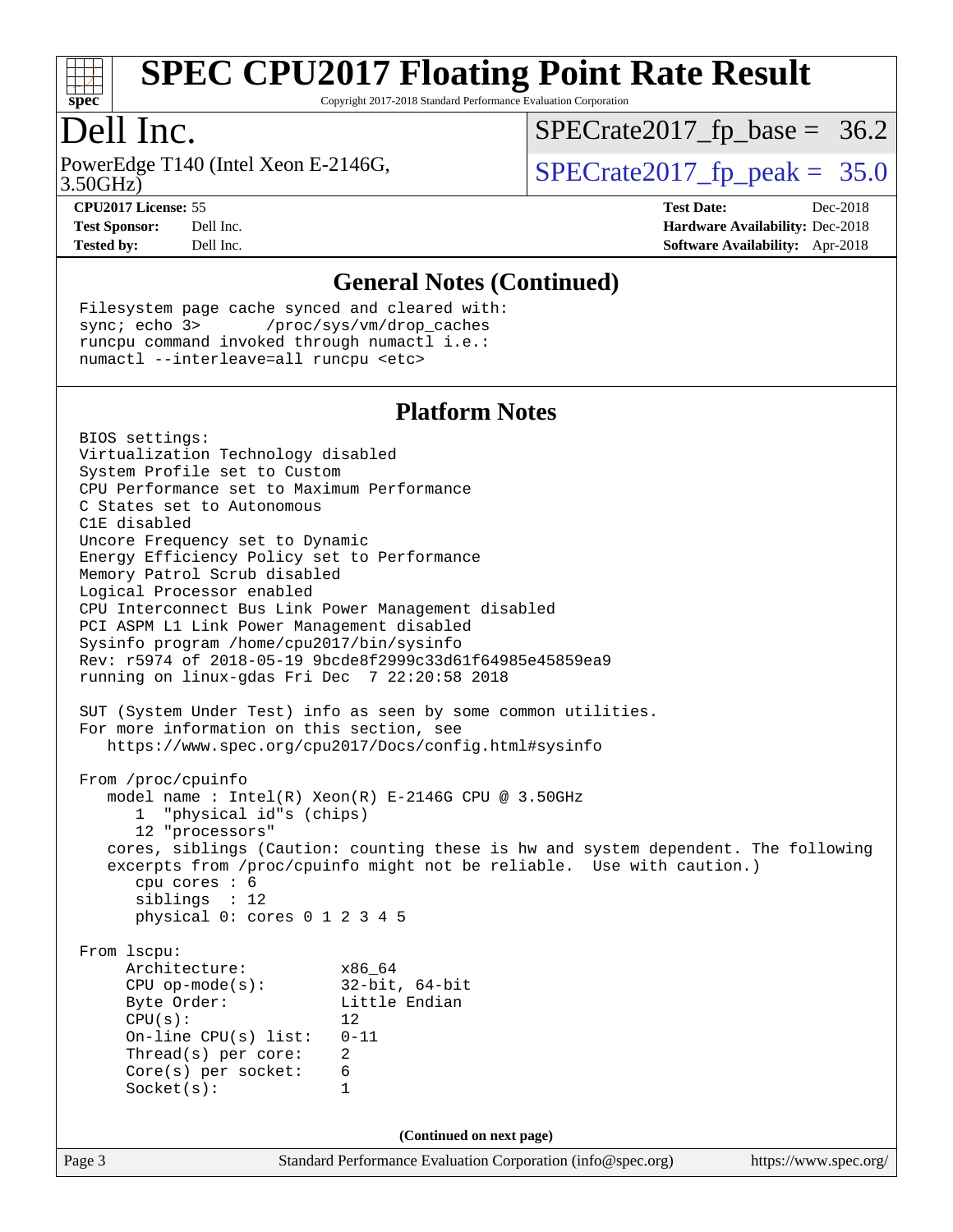

Copyright 2017-2018 Standard Performance Evaluation Corporation

## Dell Inc.

3.50GHz) PowerEdge T140 (Intel Xeon E-2146G,  $\vert$  [SPECrate2017\\_fp\\_peak =](http://www.spec.org/auto/cpu2017/Docs/result-fields.html#SPECrate2017fppeak) 35.0

 $SPECTate2017_fp\_base = 36.2$ 

**[CPU2017 License:](http://www.spec.org/auto/cpu2017/Docs/result-fields.html#CPU2017License)** 55 **[Test Date:](http://www.spec.org/auto/cpu2017/Docs/result-fields.html#TestDate)** Dec-2018

**[Test Sponsor:](http://www.spec.org/auto/cpu2017/Docs/result-fields.html#TestSponsor)** Dell Inc. **[Hardware Availability:](http://www.spec.org/auto/cpu2017/Docs/result-fields.html#HardwareAvailability)** Dec-2018

## **[Tested by:](http://www.spec.org/auto/cpu2017/Docs/result-fields.html#Testedby)** Dell Inc. **[Software Availability:](http://www.spec.org/auto/cpu2017/Docs/result-fields.html#SoftwareAvailability)** Apr-2018

#### **[Platform Notes \(Continued\)](http://www.spec.org/auto/cpu2017/Docs/result-fields.html#PlatformNotes)** NUMA node(s): 1 Vendor ID: GenuineIntel CPU family: 6 Model: 158 Model name:  $Intel(R)$  Xeon(R) E-2146G CPU @ 3.50GHz Stepping: 10 CPU MHz: 4325.929 CPU max MHz: 4500.0000 CPU min MHz: 800.0000 BogoMIPS: 7007.98 Virtualization: VT-x L1d cache: 32K L1i cache: 32K L2 cache: 256K L3 cache: 12288K NUMA node0 CPU(s): 0-11 Flags: fpu vme de pse tsc msr pae mce cx8 apic sep mtrr pge mca cmov

 pat pse36 clflush dts acpi mmx fxsr sse sse2 ss ht tm pbe syscall nx pdpe1gb rdtscp lm constant\_tsc art arch\_perfmon pebs bts rep\_good nopl xtopology nonstop\_tsc aperfmperf eagerfpu pni pclmulqdq dtes64 monitor ds\_cpl vmx smx est tm2 ssse3 sdbg fma cx16 xtpr pdcm pcid sse4\_1 sse4\_2 x2apic movbe popcnt tsc\_deadline\_timer aes xsave avx f16c rdrand lahf\_lm abm 3dnowprefetch ida arat epb invpcid\_single pln pts dtherm hwp hwp\_act\_window hwp\_epp intel\_pt rsb\_ctxsw spec\_ctrl stibp retpoline kaiser tpr\_shadow vnmi flexpriority ept vpid fsgsbase tsc\_adjust bmi1 hle avx2 smep bmi2 erms invpcid rtm mpx rdseed adx smap clflushopt xsaveopt xsavec xgetbv1

```
 /proc/cpuinfo cache data
cache size : 12288 KB
```
 From numactl --hardware WARNING: a numactl 'node' might or might not correspond to a physical chip. available: 1 nodes (0) node 0 cpus: 0 1 2 3 4 5 6 7 8 9 10 11 node 0 size: 64276 MB node 0 free: 63784 MB node distances: node 0  $0: 10$  From /proc/meminfo MemTotal: 65818632 kB HugePages\_Total: 0 Hugepagesize: 2048 kB /usr/bin/lsb\_release -d SUSE Linux Enterprise Server 12 SP3

**(Continued on next page)**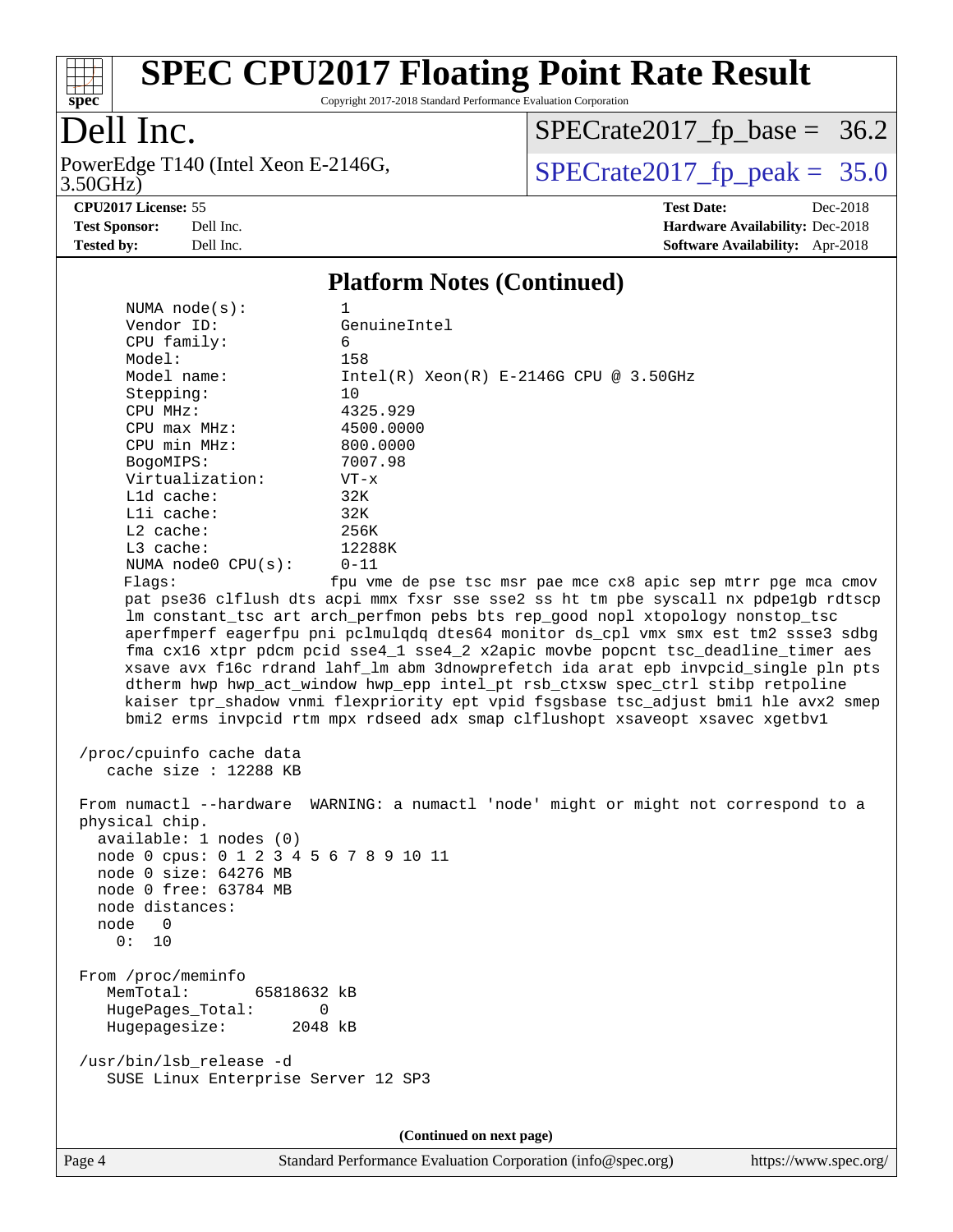

Copyright 2017-2018 Standard Performance Evaluation Corporation

## Dell Inc.

3.50GHz) PowerEdge T140 (Intel Xeon E-2146G,  $\vert$  [SPECrate2017\\_fp\\_peak =](http://www.spec.org/auto/cpu2017/Docs/result-fields.html#SPECrate2017fppeak) 35.0

 $SPECTate2017_fp\_base = 36.2$ 

**[Tested by:](http://www.spec.org/auto/cpu2017/Docs/result-fields.html#Testedby)** Dell Inc. **[Software Availability:](http://www.spec.org/auto/cpu2017/Docs/result-fields.html#SoftwareAvailability)** Apr-2018

**[CPU2017 License:](http://www.spec.org/auto/cpu2017/Docs/result-fields.html#CPU2017License)** 55 **[Test Date:](http://www.spec.org/auto/cpu2017/Docs/result-fields.html#TestDate)** Dec-2018 **[Test Sponsor:](http://www.spec.org/auto/cpu2017/Docs/result-fields.html#TestSponsor)** Dell Inc. **[Hardware Availability:](http://www.spec.org/auto/cpu2017/Docs/result-fields.html#HardwareAvailability)** Dec-2018

#### **[Platform Notes \(Continued\)](http://www.spec.org/auto/cpu2017/Docs/result-fields.html#PlatformNotes)**

 From /etc/\*release\* /etc/\*version\* SuSE-release: SUSE Linux Enterprise Server 12 (x86\_64) VERSION = 12 PATCHLEVEL = 3 # This file is deprecated and will be removed in a future service pack or release. # Please check /etc/os-release for details about this release. os-release: NAME="SLES" VERSION="12-SP3" VERSION\_ID="12.3" PRETTY NAME="SUSE Linux Enterprise Server 12 SP3" ID="sles" ANSI\_COLOR="0;32" CPE\_NAME="cpe:/o:suse:sles:12:sp3" uname -a: Linux linux-gdas 4.4.126-94.22-default #1 SMP Wed Apr 11 07:45:03 UTC 2018 (9649989) x86\_64 x86\_64 x86\_64 GNU/Linux Kernel self-reported vulnerability status: CVE-2017-5754 (Meltdown): Mitigation: PTI CVE-2017-5753 (Spectre variant 1): Mitigation: \_\_user pointer sanitization CVE-2017-5715 (Spectre variant 2): Mitigation: IBRS+IBPB run-level 3 Dec 7 14:26 last=5 SPEC is set to: /home/cpu2017 Filesystem Type Size Used Avail Use% Mounted on /dev/sda3 xfs 605G 16G 589G 3% / Additional information from dmidecode follows. WARNING: Use caution when you interpret this section. The 'dmidecode' program reads system data which is "intended to allow hardware to be accurately determined", but the intent may not be met, as there are frequent changes to hardware, firmware, and the "DMTF SMBIOS" standard. BIOS Dell Inc. 1.0.1 10/19/2018 Memory: 1x 00AD00000A00 HMA82GU7CJR8N-VK 16 GB 2 rank 2666 3x 00AD00000A02 HMA82GU7CJR8N-VK 16 GB 2 rank 2666 (End of data from sysinfo program)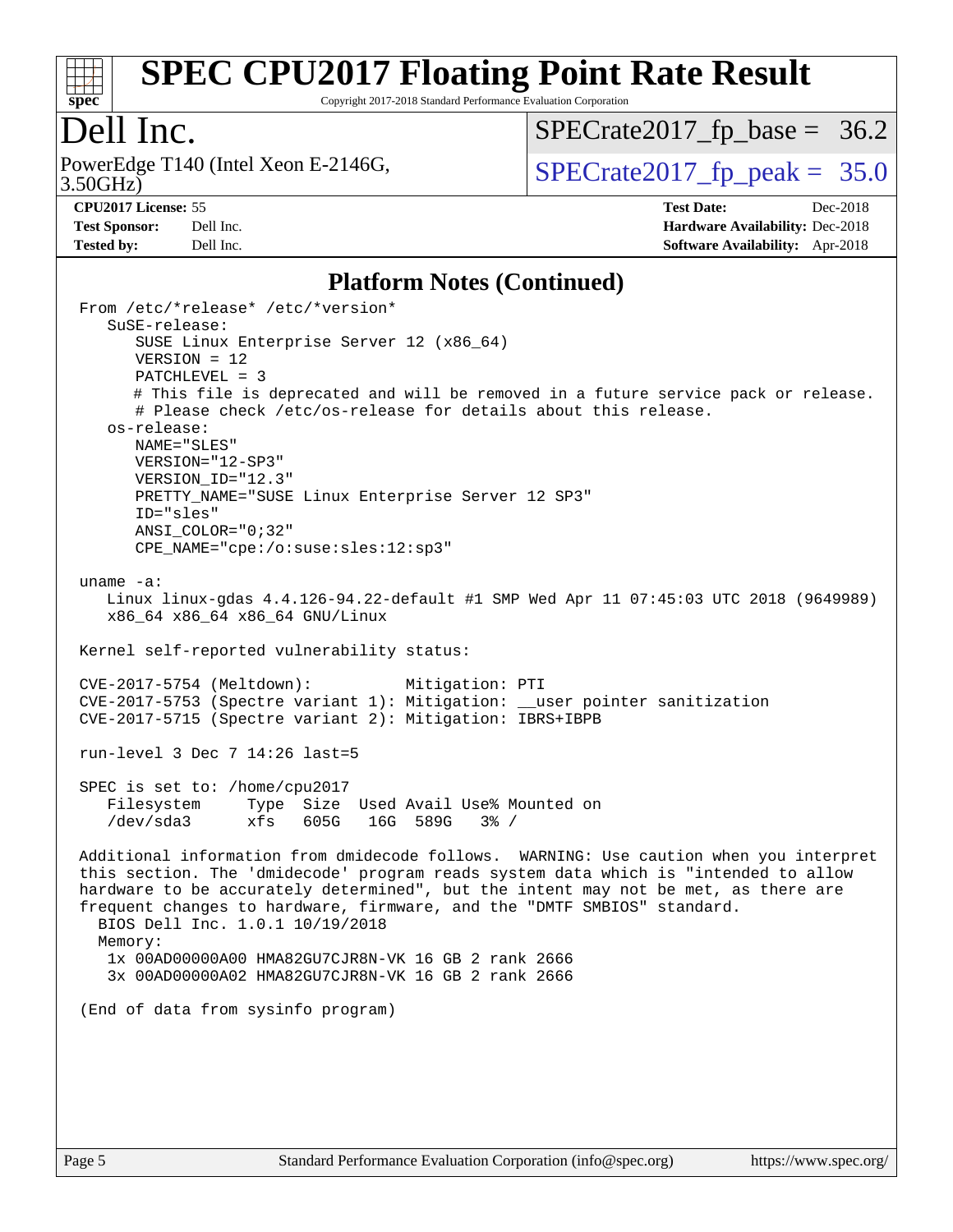

Copyright 2017-2018 Standard Performance Evaluation Corporation

## Dell Inc.

3.50GHz) PowerEdge T140 (Intel Xeon E-2146G,  $\text{SPECrate2017\_fp\_peak} = 35.0$ 

 $SPECrate2017_fp\_base = 36.2$ 

**[Test Sponsor:](http://www.spec.org/auto/cpu2017/Docs/result-fields.html#TestSponsor)** Dell Inc. **[Hardware Availability:](http://www.spec.org/auto/cpu2017/Docs/result-fields.html#HardwareAvailability)** Dec-2018 **[Tested by:](http://www.spec.org/auto/cpu2017/Docs/result-fields.html#Testedby)** Dell Inc. **[Software Availability:](http://www.spec.org/auto/cpu2017/Docs/result-fields.html#SoftwareAvailability)** Apr-2018

**[CPU2017 License:](http://www.spec.org/auto/cpu2017/Docs/result-fields.html#CPU2017License)** 55 **[Test Date:](http://www.spec.org/auto/cpu2017/Docs/result-fields.html#TestDate)** Dec-2018

**[Compiler Version Notes](http://www.spec.org/auto/cpu2017/Docs/result-fields.html#CompilerVersionNotes)**

| Page 6                                                                                                                                                                                        | Standard Performance Evaluation Corporation (info@spec.org) | https://www.spec.org/ |
|-----------------------------------------------------------------------------------------------------------------------------------------------------------------------------------------------|-------------------------------------------------------------|-----------------------|
|                                                                                                                                                                                               | (Continued on next page)                                    |                       |
|                                                                                                                                                                                               |                                                             |                       |
| icpc (ICC) 18.0.2 20180210<br>Copyright (C) 1985-2018 Intel Corporation. All rights reserved.<br>icc (ICC) 18.0.2 20180210<br>Copyright (C) 1985-2018 Intel Corporation. All rights reserved. |                                                             |                       |
| 511.povray_r(peak) 526.blender_r(peak)<br>CC                                                                                                                                                  |                                                             |                       |
| Copyright (C) 1985-2018 Intel Corporation. All rights reserved.                                                                                                                               |                                                             |                       |
| icpc (ICC) 18.0.2 20180210<br>Copyright (C) 1985-2018 Intel Corporation. All rights reserved.<br>icc (ICC) 18.0.2 20180210                                                                    |                                                             |                       |
| CC 511.povray_r(base) 526.blender_r(base)                                                                                                                                                     |                                                             |                       |
| icpc (ICC) 18.0.2 20180210<br>Copyright (C) 1985-2018 Intel Corporation. All rights reserved.                                                                                                 |                                                             |                       |
| CXXC 508.namd_r(peak) 510.parest_r(peak)                                                                                                                                                      |                                                             |                       |
| icpc (ICC) 18.0.2 20180210<br>Copyright (C) 1985-2018 Intel Corporation. All rights reserved.                                                                                                 |                                                             |                       |
| $CXXC 508.namd_r(base) 510.parest_r(base)$                                                                                                                                                    |                                                             |                       |
| icc (ICC) 18.0.2 20180210<br>Copyright (C) 1985-2018 Intel Corporation. All rights reserved.                                                                                                  |                                                             |                       |
| $519.1bm_r(peak) 538.imagick_r(peak) 544.nab_r(peak)$<br>CC.                                                                                                                                  | ================================                            |                       |
| icc (ICC) 18.0.2 20180210<br>Copyright (C) 1985-2018 Intel Corporation. All rights reserved.                                                                                                  |                                                             |                       |
| 519.1bm_r(base) 538.imagick_r(base) 544.nab_r(base)<br>CC.                                                                                                                                    |                                                             |                       |
|                                                                                                                                                                                               |                                                             |                       |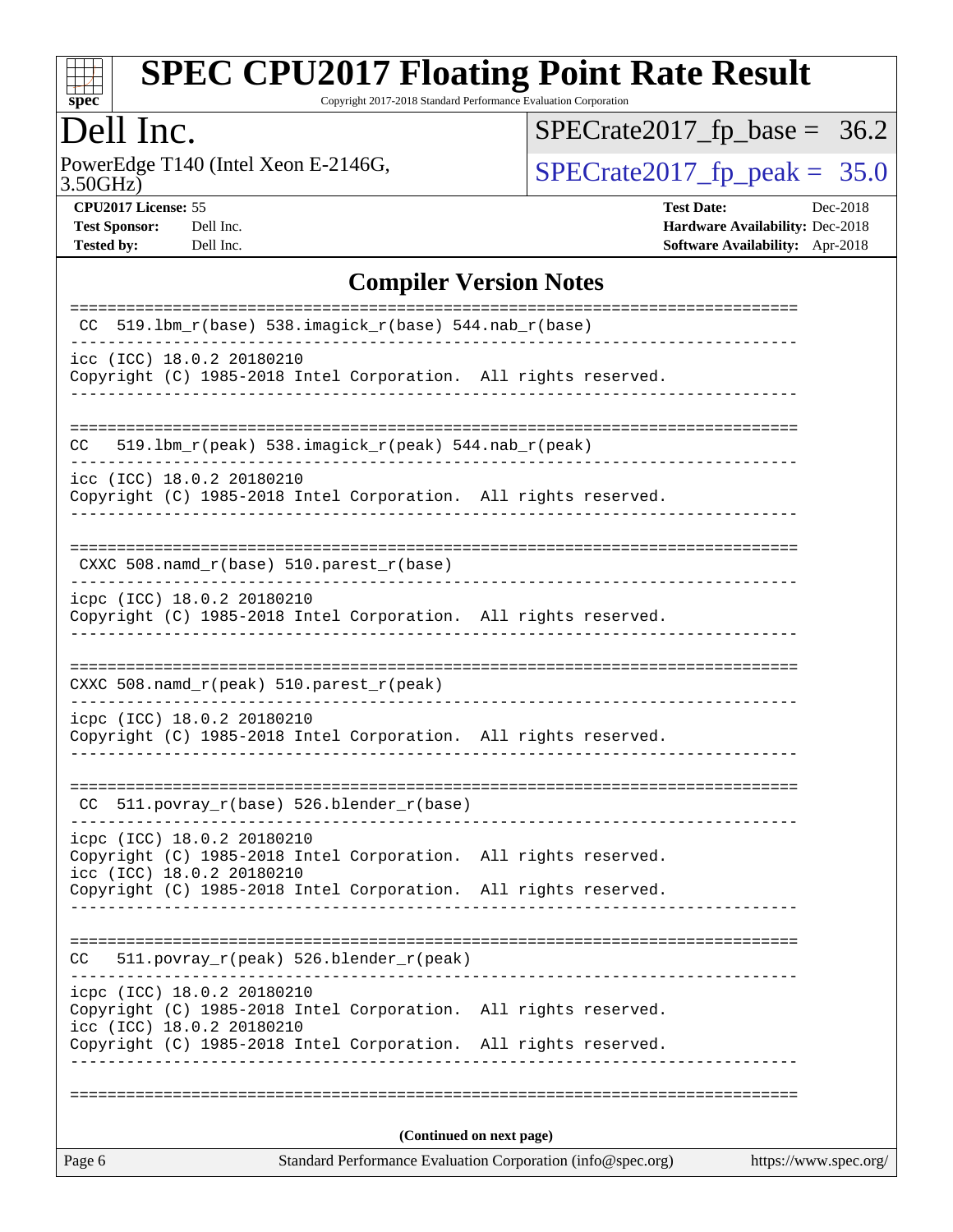

Copyright 2017-2018 Standard Performance Evaluation Corporation

## Dell Inc.

3.50GHz) PowerEdge T140 (Intel Xeon E-2146G,  $\text{SPECrate2017\_fp\_peak} = 35.0$ 

 $SPECrate2017_fp\_base = 36.2$ 

**[CPU2017 License:](http://www.spec.org/auto/cpu2017/Docs/result-fields.html#CPU2017License)** 55 **[Test Date:](http://www.spec.org/auto/cpu2017/Docs/result-fields.html#TestDate)** Dec-2018 **[Test Sponsor:](http://www.spec.org/auto/cpu2017/Docs/result-fields.html#TestSponsor)** Dell Inc. **[Hardware Availability:](http://www.spec.org/auto/cpu2017/Docs/result-fields.html#HardwareAvailability)** Dec-2018 **[Tested by:](http://www.spec.org/auto/cpu2017/Docs/result-fields.html#Testedby)** Dell Inc. **[Software Availability:](http://www.spec.org/auto/cpu2017/Docs/result-fields.html#SoftwareAvailability)** Apr-2018

#### **[Compiler Version Notes \(Continued\)](http://www.spec.org/auto/cpu2017/Docs/result-fields.html#CompilerVersionNotes)**

| FC 507.cactuBSSN_r(base)                                                                                                      |                                     |                       |  |  |  |  |
|-------------------------------------------------------------------------------------------------------------------------------|-------------------------------------|-----------------------|--|--|--|--|
| icpc (ICC) 18.0.2 20180210<br>Copyright (C) 1985-2018 Intel Corporation. All rights reserved.<br>icc (ICC) 18.0.2 20180210    |                                     |                       |  |  |  |  |
| Copyright (C) 1985-2018 Intel Corporation. All rights reserved.<br>ifort (IFORT) 18.0.2 20180210                              |                                     |                       |  |  |  |  |
| Copyright (C) 1985-2018 Intel Corporation. All rights reserved.                                                               |                                     |                       |  |  |  |  |
|                                                                                                                               |                                     |                       |  |  |  |  |
| $FC$ 507.cactuBSSN_ $r$ (peak)                                                                                                |                                     |                       |  |  |  |  |
| icpc (ICC) 18.0.2 20180210<br>Copyright (C) 1985-2018 Intel Corporation. All rights reserved.<br>icc (ICC) 18.0.2 20180210    |                                     |                       |  |  |  |  |
| Copyright (C) 1985-2018 Intel Corporation. All rights reserved.<br>ifort (IFORT) 18.0.2 20180210                              |                                     |                       |  |  |  |  |
| Copyright (C) 1985-2018 Intel Corporation. All rights reserved.                                                               |                                     |                       |  |  |  |  |
|                                                                                                                               |                                     |                       |  |  |  |  |
| $FC 503.bwaves_r(base) 549.fotonik3d_r(base) 554.roms_r(base)$                                                                |                                     |                       |  |  |  |  |
| ifort (IFORT) 18.0.2 20180210<br>Copyright (C) 1985-2018 Intel Corporation. All rights reserved.                              |                                     | ___________________   |  |  |  |  |
| 503.bwaves_r(peak) 549.fotonik3d_r(peak) 554.roms_r(peak)<br>FC                                                               |                                     |                       |  |  |  |  |
| ifort (IFORT) 18.0.2 20180210<br>Copyright (C) 1985-2018 Intel Corporation. All rights reserved.                              |                                     |                       |  |  |  |  |
| $CC$ 521.wrf_r(base) 527.cam4_r(base)                                                                                         |                                     |                       |  |  |  |  |
| ifort (IFORT) 18.0.2 20180210<br>Copyright (C) 1985-2018 Intel Corporation. All rights reserved.<br>icc (ICC) 18.0.2 20180210 |                                     |                       |  |  |  |  |
| Copyright (C) 1985-2018 Intel Corporation. All rights reserved.                                                               |                                     |                       |  |  |  |  |
|                                                                                                                               |                                     |                       |  |  |  |  |
| $521.wrf_r(peak) 527.cam4_r(peak)$<br>CC                                                                                      |                                     |                       |  |  |  |  |
| (Continued on next page)                                                                                                      |                                     |                       |  |  |  |  |
|                                                                                                                               | $-1$ Dev $\mathcal{L}_{\text{max}}$ | $m = int(m, G, G, G)$ |  |  |  |  |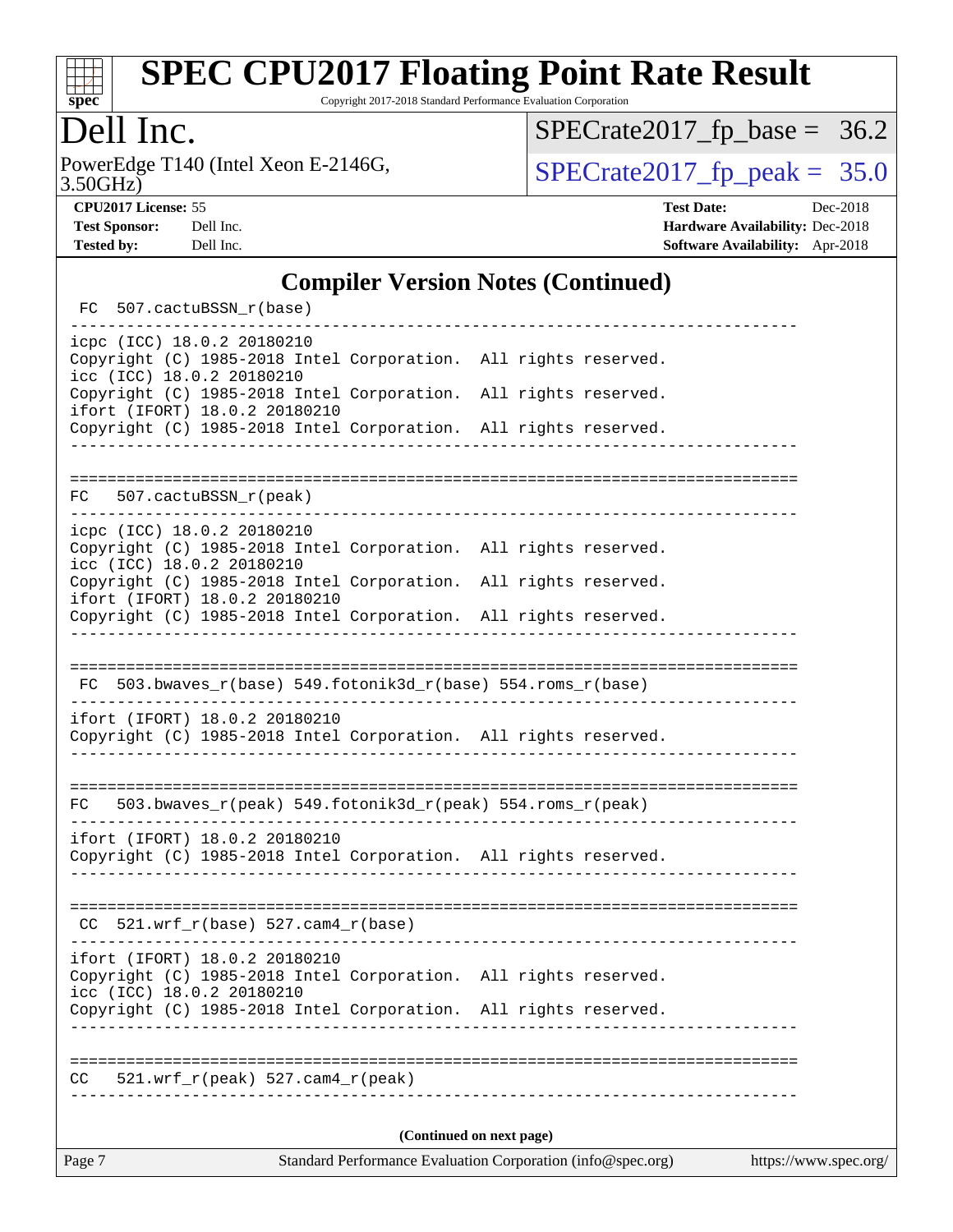

Copyright 2017-2018 Standard Performance Evaluation Corporation

## Dell Inc.

PowerEdge T140 (Intel Xeon E-2146G, 3.50GHz)

 $SPECTate 2017_fp\_peak = 35.0$  $SPECTate2017_fp\_base = 36.2$ 

**[Tested by:](http://www.spec.org/auto/cpu2017/Docs/result-fields.html#Testedby)** Dell Inc. **[Software Availability:](http://www.spec.org/auto/cpu2017/Docs/result-fields.html#SoftwareAvailability)** Apr-2018

**[CPU2017 License:](http://www.spec.org/auto/cpu2017/Docs/result-fields.html#CPU2017License)** 55 **[Test Date:](http://www.spec.org/auto/cpu2017/Docs/result-fields.html#TestDate)** Dec-2018 **[Test Sponsor:](http://www.spec.org/auto/cpu2017/Docs/result-fields.html#TestSponsor)** Dell Inc. **[Hardware Availability:](http://www.spec.org/auto/cpu2017/Docs/result-fields.html#HardwareAvailability)** Dec-2018

#### **[Compiler Version Notes \(Continued\)](http://www.spec.org/auto/cpu2017/Docs/result-fields.html#CompilerVersionNotes)**

ifort (IFORT) 18.0.2 20180210 Copyright (C) 1985-2018 Intel Corporation. All rights reserved. icc (ICC) 18.0.2 20180210 Copyright (C) 1985-2018 Intel Corporation. All rights reserved. ------------------------------------------------------------------------------

## **[Base Compiler Invocation](http://www.spec.org/auto/cpu2017/Docs/result-fields.html#BaseCompilerInvocation)**

[C benchmarks](http://www.spec.org/auto/cpu2017/Docs/result-fields.html#Cbenchmarks): [icc -m64 -std=c11](http://www.spec.org/cpu2017/results/res2018q4/cpu2017-20181210-10217.flags.html#user_CCbase_intel_icc_64bit_c11_33ee0cdaae7deeeab2a9725423ba97205ce30f63b9926c2519791662299b76a0318f32ddfffdc46587804de3178b4f9328c46fa7c2b0cd779d7a61945c91cd35)

[C++ benchmarks:](http://www.spec.org/auto/cpu2017/Docs/result-fields.html#CXXbenchmarks) [icpc -m64](http://www.spec.org/cpu2017/results/res2018q4/cpu2017-20181210-10217.flags.html#user_CXXbase_intel_icpc_64bit_4ecb2543ae3f1412ef961e0650ca070fec7b7afdcd6ed48761b84423119d1bf6bdf5cad15b44d48e7256388bc77273b966e5eb805aefd121eb22e9299b2ec9d9)

[Fortran benchmarks](http://www.spec.org/auto/cpu2017/Docs/result-fields.html#Fortranbenchmarks): [ifort -m64](http://www.spec.org/cpu2017/results/res2018q4/cpu2017-20181210-10217.flags.html#user_FCbase_intel_ifort_64bit_24f2bb282fbaeffd6157abe4f878425411749daecae9a33200eee2bee2fe76f3b89351d69a8130dd5949958ce389cf37ff59a95e7a40d588e8d3a57e0c3fd751)

[Benchmarks using both Fortran and C](http://www.spec.org/auto/cpu2017/Docs/result-fields.html#BenchmarksusingbothFortranandC): [ifort -m64](http://www.spec.org/cpu2017/results/res2018q4/cpu2017-20181210-10217.flags.html#user_CC_FCbase_intel_ifort_64bit_24f2bb282fbaeffd6157abe4f878425411749daecae9a33200eee2bee2fe76f3b89351d69a8130dd5949958ce389cf37ff59a95e7a40d588e8d3a57e0c3fd751) [icc -m64 -std=c11](http://www.spec.org/cpu2017/results/res2018q4/cpu2017-20181210-10217.flags.html#user_CC_FCbase_intel_icc_64bit_c11_33ee0cdaae7deeeab2a9725423ba97205ce30f63b9926c2519791662299b76a0318f32ddfffdc46587804de3178b4f9328c46fa7c2b0cd779d7a61945c91cd35)

[Benchmarks using both C and C++](http://www.spec.org/auto/cpu2017/Docs/result-fields.html#BenchmarksusingbothCandCXX): [icpc -m64](http://www.spec.org/cpu2017/results/res2018q4/cpu2017-20181210-10217.flags.html#user_CC_CXXbase_intel_icpc_64bit_4ecb2543ae3f1412ef961e0650ca070fec7b7afdcd6ed48761b84423119d1bf6bdf5cad15b44d48e7256388bc77273b966e5eb805aefd121eb22e9299b2ec9d9) [icc -m64 -std=c11](http://www.spec.org/cpu2017/results/res2018q4/cpu2017-20181210-10217.flags.html#user_CC_CXXbase_intel_icc_64bit_c11_33ee0cdaae7deeeab2a9725423ba97205ce30f63b9926c2519791662299b76a0318f32ddfffdc46587804de3178b4f9328c46fa7c2b0cd779d7a61945c91cd35)

[Benchmarks using Fortran, C, and C++:](http://www.spec.org/auto/cpu2017/Docs/result-fields.html#BenchmarksusingFortranCandCXX) [icpc -m64](http://www.spec.org/cpu2017/results/res2018q4/cpu2017-20181210-10217.flags.html#user_CC_CXX_FCbase_intel_icpc_64bit_4ecb2543ae3f1412ef961e0650ca070fec7b7afdcd6ed48761b84423119d1bf6bdf5cad15b44d48e7256388bc77273b966e5eb805aefd121eb22e9299b2ec9d9) [icc -m64 -std=c11](http://www.spec.org/cpu2017/results/res2018q4/cpu2017-20181210-10217.flags.html#user_CC_CXX_FCbase_intel_icc_64bit_c11_33ee0cdaae7deeeab2a9725423ba97205ce30f63b9926c2519791662299b76a0318f32ddfffdc46587804de3178b4f9328c46fa7c2b0cd779d7a61945c91cd35) [ifort -m64](http://www.spec.org/cpu2017/results/res2018q4/cpu2017-20181210-10217.flags.html#user_CC_CXX_FCbase_intel_ifort_64bit_24f2bb282fbaeffd6157abe4f878425411749daecae9a33200eee2bee2fe76f3b89351d69a8130dd5949958ce389cf37ff59a95e7a40d588e8d3a57e0c3fd751)

## **[Base Portability Flags](http://www.spec.org/auto/cpu2017/Docs/result-fields.html#BasePortabilityFlags)**

 503.bwaves\_r: [-DSPEC\\_LP64](http://www.spec.org/cpu2017/results/res2018q4/cpu2017-20181210-10217.flags.html#suite_basePORTABILITY503_bwaves_r_DSPEC_LP64) 507.cactuBSSN\_r: [-DSPEC\\_LP64](http://www.spec.org/cpu2017/results/res2018q4/cpu2017-20181210-10217.flags.html#suite_basePORTABILITY507_cactuBSSN_r_DSPEC_LP64) 508.namd\_r: [-DSPEC\\_LP64](http://www.spec.org/cpu2017/results/res2018q4/cpu2017-20181210-10217.flags.html#suite_basePORTABILITY508_namd_r_DSPEC_LP64) 510.parest\_r: [-DSPEC\\_LP64](http://www.spec.org/cpu2017/results/res2018q4/cpu2017-20181210-10217.flags.html#suite_basePORTABILITY510_parest_r_DSPEC_LP64) 511.povray\_r: [-DSPEC\\_LP64](http://www.spec.org/cpu2017/results/res2018q4/cpu2017-20181210-10217.flags.html#suite_basePORTABILITY511_povray_r_DSPEC_LP64) 519.lbm\_r: [-DSPEC\\_LP64](http://www.spec.org/cpu2017/results/res2018q4/cpu2017-20181210-10217.flags.html#suite_basePORTABILITY519_lbm_r_DSPEC_LP64) 521.wrf\_r: [-DSPEC\\_LP64](http://www.spec.org/cpu2017/results/res2018q4/cpu2017-20181210-10217.flags.html#suite_basePORTABILITY521_wrf_r_DSPEC_LP64) [-DSPEC\\_CASE\\_FLAG](http://www.spec.org/cpu2017/results/res2018q4/cpu2017-20181210-10217.flags.html#b521.wrf_r_baseCPORTABILITY_DSPEC_CASE_FLAG) [-convert big\\_endian](http://www.spec.org/cpu2017/results/res2018q4/cpu2017-20181210-10217.flags.html#user_baseFPORTABILITY521_wrf_r_convert_big_endian_c3194028bc08c63ac5d04de18c48ce6d347e4e562e8892b8bdbdc0214820426deb8554edfa529a3fb25a586e65a3d812c835984020483e7e73212c4d31a38223) 526.blender\_r: [-DSPEC\\_LP64](http://www.spec.org/cpu2017/results/res2018q4/cpu2017-20181210-10217.flags.html#suite_basePORTABILITY526_blender_r_DSPEC_LP64) [-DSPEC\\_LINUX](http://www.spec.org/cpu2017/results/res2018q4/cpu2017-20181210-10217.flags.html#b526.blender_r_baseCPORTABILITY_DSPEC_LINUX) [-funsigned-char](http://www.spec.org/cpu2017/results/res2018q4/cpu2017-20181210-10217.flags.html#user_baseCPORTABILITY526_blender_r_force_uchar_40c60f00ab013830e2dd6774aeded3ff59883ba5a1fc5fc14077f794d777847726e2a5858cbc7672e36e1b067e7e5c1d9a74f7176df07886a243d7cc18edfe67) 527.cam4\_r: [-DSPEC\\_LP64](http://www.spec.org/cpu2017/results/res2018q4/cpu2017-20181210-10217.flags.html#suite_basePORTABILITY527_cam4_r_DSPEC_LP64) [-DSPEC\\_CASE\\_FLAG](http://www.spec.org/cpu2017/results/res2018q4/cpu2017-20181210-10217.flags.html#b527.cam4_r_baseCPORTABILITY_DSPEC_CASE_FLAG) 538.imagick\_r: [-DSPEC\\_LP64](http://www.spec.org/cpu2017/results/res2018q4/cpu2017-20181210-10217.flags.html#suite_basePORTABILITY538_imagick_r_DSPEC_LP64) 544.nab\_r: [-DSPEC\\_LP64](http://www.spec.org/cpu2017/results/res2018q4/cpu2017-20181210-10217.flags.html#suite_basePORTABILITY544_nab_r_DSPEC_LP64) 549.fotonik3d\_r: [-DSPEC\\_LP64](http://www.spec.org/cpu2017/results/res2018q4/cpu2017-20181210-10217.flags.html#suite_basePORTABILITY549_fotonik3d_r_DSPEC_LP64) 554.roms\_r: [-DSPEC\\_LP64](http://www.spec.org/cpu2017/results/res2018q4/cpu2017-20181210-10217.flags.html#suite_basePORTABILITY554_roms_r_DSPEC_LP64)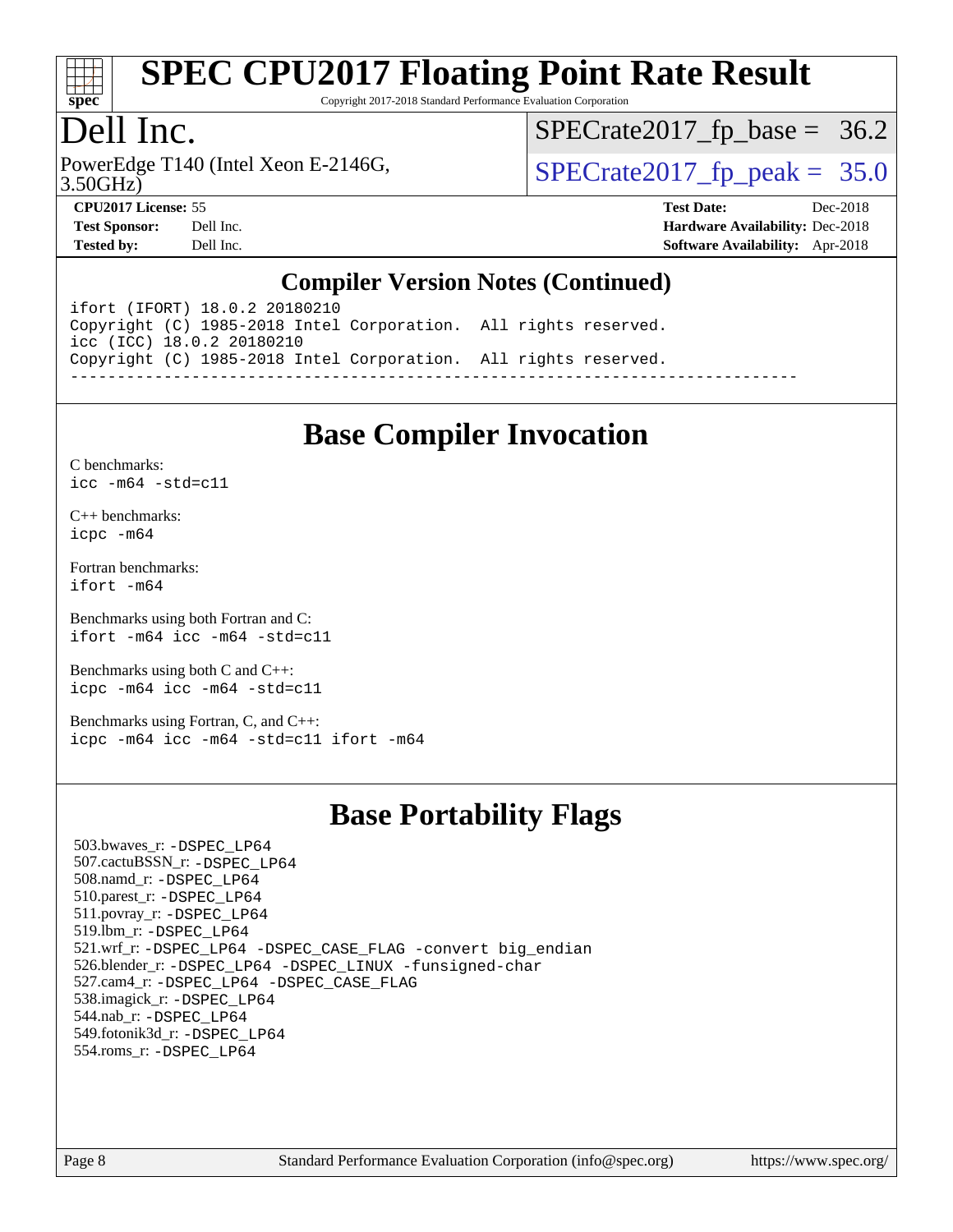

Copyright 2017-2018 Standard Performance Evaluation Corporation

## Dell Inc.

PowerEdge T140 (Intel Xeon E-2146G, 3.50GHz)

 $SPECTate 2017_fp\_peak = 35.0$  $SPECTate2017_fp\_base = 36.2$ 

**[CPU2017 License:](http://www.spec.org/auto/cpu2017/Docs/result-fields.html#CPU2017License)** 55 **[Test Date:](http://www.spec.org/auto/cpu2017/Docs/result-fields.html#TestDate)** Dec-2018 **[Test Sponsor:](http://www.spec.org/auto/cpu2017/Docs/result-fields.html#TestSponsor)** Dell Inc. **[Hardware Availability:](http://www.spec.org/auto/cpu2017/Docs/result-fields.html#HardwareAvailability)** Dec-2018 **[Tested by:](http://www.spec.org/auto/cpu2017/Docs/result-fields.html#Testedby)** Dell Inc. **[Software Availability:](http://www.spec.org/auto/cpu2017/Docs/result-fields.html#SoftwareAvailability)** Apr-2018

## **[Base Optimization Flags](http://www.spec.org/auto/cpu2017/Docs/result-fields.html#BaseOptimizationFlags)**

[C benchmarks:](http://www.spec.org/auto/cpu2017/Docs/result-fields.html#Cbenchmarks)

[-xCORE-AVX2](http://www.spec.org/cpu2017/results/res2018q4/cpu2017-20181210-10217.flags.html#user_CCbase_f-xCORE-AVX2) [-ipo](http://www.spec.org/cpu2017/results/res2018q4/cpu2017-20181210-10217.flags.html#user_CCbase_f-ipo) [-O3](http://www.spec.org/cpu2017/results/res2018q4/cpu2017-20181210-10217.flags.html#user_CCbase_f-O3) [-no-prec-div](http://www.spec.org/cpu2017/results/res2018q4/cpu2017-20181210-10217.flags.html#user_CCbase_f-no-prec-div) [-qopt-prefetch](http://www.spec.org/cpu2017/results/res2018q4/cpu2017-20181210-10217.flags.html#user_CCbase_f-qopt-prefetch) [-ffinite-math-only](http://www.spec.org/cpu2017/results/res2018q4/cpu2017-20181210-10217.flags.html#user_CCbase_f_finite_math_only_cb91587bd2077682c4b38af759c288ed7c732db004271a9512da14a4f8007909a5f1427ecbf1a0fb78ff2a814402c6114ac565ca162485bbcae155b5e4258871) [-qopt-mem-layout-trans=3](http://www.spec.org/cpu2017/results/res2018q4/cpu2017-20181210-10217.flags.html#user_CCbase_f-qopt-mem-layout-trans_de80db37974c74b1f0e20d883f0b675c88c3b01e9d123adea9b28688d64333345fb62bc4a798493513fdb68f60282f9a726aa07f478b2f7113531aecce732043) [C++ benchmarks](http://www.spec.org/auto/cpu2017/Docs/result-fields.html#CXXbenchmarks): [-xCORE-AVX2](http://www.spec.org/cpu2017/results/res2018q4/cpu2017-20181210-10217.flags.html#user_CXXbase_f-xCORE-AVX2) [-ipo](http://www.spec.org/cpu2017/results/res2018q4/cpu2017-20181210-10217.flags.html#user_CXXbase_f-ipo) [-O3](http://www.spec.org/cpu2017/results/res2018q4/cpu2017-20181210-10217.flags.html#user_CXXbase_f-O3) [-no-prec-div](http://www.spec.org/cpu2017/results/res2018q4/cpu2017-20181210-10217.flags.html#user_CXXbase_f-no-prec-div) [-qopt-prefetch](http://www.spec.org/cpu2017/results/res2018q4/cpu2017-20181210-10217.flags.html#user_CXXbase_f-qopt-prefetch) [-ffinite-math-only](http://www.spec.org/cpu2017/results/res2018q4/cpu2017-20181210-10217.flags.html#user_CXXbase_f_finite_math_only_cb91587bd2077682c4b38af759c288ed7c732db004271a9512da14a4f8007909a5f1427ecbf1a0fb78ff2a814402c6114ac565ca162485bbcae155b5e4258871) [-qopt-mem-layout-trans=3](http://www.spec.org/cpu2017/results/res2018q4/cpu2017-20181210-10217.flags.html#user_CXXbase_f-qopt-mem-layout-trans_de80db37974c74b1f0e20d883f0b675c88c3b01e9d123adea9b28688d64333345fb62bc4a798493513fdb68f60282f9a726aa07f478b2f7113531aecce732043) [Fortran benchmarks:](http://www.spec.org/auto/cpu2017/Docs/result-fields.html#Fortranbenchmarks) [-xCORE-AVX2](http://www.spec.org/cpu2017/results/res2018q4/cpu2017-20181210-10217.flags.html#user_FCbase_f-xCORE-AVX2) [-ipo](http://www.spec.org/cpu2017/results/res2018q4/cpu2017-20181210-10217.flags.html#user_FCbase_f-ipo) [-O3](http://www.spec.org/cpu2017/results/res2018q4/cpu2017-20181210-10217.flags.html#user_FCbase_f-O3) [-no-prec-div](http://www.spec.org/cpu2017/results/res2018q4/cpu2017-20181210-10217.flags.html#user_FCbase_f-no-prec-div) [-qopt-prefetch](http://www.spec.org/cpu2017/results/res2018q4/cpu2017-20181210-10217.flags.html#user_FCbase_f-qopt-prefetch) [-ffinite-math-only](http://www.spec.org/cpu2017/results/res2018q4/cpu2017-20181210-10217.flags.html#user_FCbase_f_finite_math_only_cb91587bd2077682c4b38af759c288ed7c732db004271a9512da14a4f8007909a5f1427ecbf1a0fb78ff2a814402c6114ac565ca162485bbcae155b5e4258871) [-qopt-mem-layout-trans=3](http://www.spec.org/cpu2017/results/res2018q4/cpu2017-20181210-10217.flags.html#user_FCbase_f-qopt-mem-layout-trans_de80db37974c74b1f0e20d883f0b675c88c3b01e9d123adea9b28688d64333345fb62bc4a798493513fdb68f60282f9a726aa07f478b2f7113531aecce732043) [-auto](http://www.spec.org/cpu2017/results/res2018q4/cpu2017-20181210-10217.flags.html#user_FCbase_f-auto) [-nostandard-realloc-lhs](http://www.spec.org/cpu2017/results/res2018q4/cpu2017-20181210-10217.flags.html#user_FCbase_f_2003_std_realloc_82b4557e90729c0f113870c07e44d33d6f5a304b4f63d4c15d2d0f1fab99f5daaed73bdb9275d9ae411527f28b936061aa8b9c8f2d63842963b95c9dd6426b8a) [Benchmarks using both Fortran and C:](http://www.spec.org/auto/cpu2017/Docs/result-fields.html#BenchmarksusingbothFortranandC) [-xCORE-AVX2](http://www.spec.org/cpu2017/results/res2018q4/cpu2017-20181210-10217.flags.html#user_CC_FCbase_f-xCORE-AVX2) [-ipo](http://www.spec.org/cpu2017/results/res2018q4/cpu2017-20181210-10217.flags.html#user_CC_FCbase_f-ipo) [-O3](http://www.spec.org/cpu2017/results/res2018q4/cpu2017-20181210-10217.flags.html#user_CC_FCbase_f-O3) [-no-prec-div](http://www.spec.org/cpu2017/results/res2018q4/cpu2017-20181210-10217.flags.html#user_CC_FCbase_f-no-prec-div) [-qopt-prefetch](http://www.spec.org/cpu2017/results/res2018q4/cpu2017-20181210-10217.flags.html#user_CC_FCbase_f-qopt-prefetch) [-ffinite-math-only](http://www.spec.org/cpu2017/results/res2018q4/cpu2017-20181210-10217.flags.html#user_CC_FCbase_f_finite_math_only_cb91587bd2077682c4b38af759c288ed7c732db004271a9512da14a4f8007909a5f1427ecbf1a0fb78ff2a814402c6114ac565ca162485bbcae155b5e4258871) [-qopt-mem-layout-trans=3](http://www.spec.org/cpu2017/results/res2018q4/cpu2017-20181210-10217.flags.html#user_CC_FCbase_f-qopt-mem-layout-trans_de80db37974c74b1f0e20d883f0b675c88c3b01e9d123adea9b28688d64333345fb62bc4a798493513fdb68f60282f9a726aa07f478b2f7113531aecce732043) [-auto](http://www.spec.org/cpu2017/results/res2018q4/cpu2017-20181210-10217.flags.html#user_CC_FCbase_f-auto) [-nostandard-realloc-lhs](http://www.spec.org/cpu2017/results/res2018q4/cpu2017-20181210-10217.flags.html#user_CC_FCbase_f_2003_std_realloc_82b4557e90729c0f113870c07e44d33d6f5a304b4f63d4c15d2d0f1fab99f5daaed73bdb9275d9ae411527f28b936061aa8b9c8f2d63842963b95c9dd6426b8a) [Benchmarks using both C and C++](http://www.spec.org/auto/cpu2017/Docs/result-fields.html#BenchmarksusingbothCandCXX): [-xCORE-AVX2](http://www.spec.org/cpu2017/results/res2018q4/cpu2017-20181210-10217.flags.html#user_CC_CXXbase_f-xCORE-AVX2) [-ipo](http://www.spec.org/cpu2017/results/res2018q4/cpu2017-20181210-10217.flags.html#user_CC_CXXbase_f-ipo) [-O3](http://www.spec.org/cpu2017/results/res2018q4/cpu2017-20181210-10217.flags.html#user_CC_CXXbase_f-O3) [-no-prec-div](http://www.spec.org/cpu2017/results/res2018q4/cpu2017-20181210-10217.flags.html#user_CC_CXXbase_f-no-prec-div) [-qopt-prefetch](http://www.spec.org/cpu2017/results/res2018q4/cpu2017-20181210-10217.flags.html#user_CC_CXXbase_f-qopt-prefetch) [-ffinite-math-only](http://www.spec.org/cpu2017/results/res2018q4/cpu2017-20181210-10217.flags.html#user_CC_CXXbase_f_finite_math_only_cb91587bd2077682c4b38af759c288ed7c732db004271a9512da14a4f8007909a5f1427ecbf1a0fb78ff2a814402c6114ac565ca162485bbcae155b5e4258871) [-qopt-mem-layout-trans=3](http://www.spec.org/cpu2017/results/res2018q4/cpu2017-20181210-10217.flags.html#user_CC_CXXbase_f-qopt-mem-layout-trans_de80db37974c74b1f0e20d883f0b675c88c3b01e9d123adea9b28688d64333345fb62bc4a798493513fdb68f60282f9a726aa07f478b2f7113531aecce732043) [Benchmarks using Fortran, C, and C++](http://www.spec.org/auto/cpu2017/Docs/result-fields.html#BenchmarksusingFortranCandCXX): [-xCORE-AVX2](http://www.spec.org/cpu2017/results/res2018q4/cpu2017-20181210-10217.flags.html#user_CC_CXX_FCbase_f-xCORE-AVX2) [-ipo](http://www.spec.org/cpu2017/results/res2018q4/cpu2017-20181210-10217.flags.html#user_CC_CXX_FCbase_f-ipo) [-O3](http://www.spec.org/cpu2017/results/res2018q4/cpu2017-20181210-10217.flags.html#user_CC_CXX_FCbase_f-O3) [-no-prec-div](http://www.spec.org/cpu2017/results/res2018q4/cpu2017-20181210-10217.flags.html#user_CC_CXX_FCbase_f-no-prec-div) [-qopt-prefetch](http://www.spec.org/cpu2017/results/res2018q4/cpu2017-20181210-10217.flags.html#user_CC_CXX_FCbase_f-qopt-prefetch) [-ffinite-math-only](http://www.spec.org/cpu2017/results/res2018q4/cpu2017-20181210-10217.flags.html#user_CC_CXX_FCbase_f_finite_math_only_cb91587bd2077682c4b38af759c288ed7c732db004271a9512da14a4f8007909a5f1427ecbf1a0fb78ff2a814402c6114ac565ca162485bbcae155b5e4258871)

[-qopt-mem-layout-trans=3](http://www.spec.org/cpu2017/results/res2018q4/cpu2017-20181210-10217.flags.html#user_CC_CXX_FCbase_f-qopt-mem-layout-trans_de80db37974c74b1f0e20d883f0b675c88c3b01e9d123adea9b28688d64333345fb62bc4a798493513fdb68f60282f9a726aa07f478b2f7113531aecce732043) [-auto](http://www.spec.org/cpu2017/results/res2018q4/cpu2017-20181210-10217.flags.html#user_CC_CXX_FCbase_f-auto) [-nostandard-realloc-lhs](http://www.spec.org/cpu2017/results/res2018q4/cpu2017-20181210-10217.flags.html#user_CC_CXX_FCbase_f_2003_std_realloc_82b4557e90729c0f113870c07e44d33d6f5a304b4f63d4c15d2d0f1fab99f5daaed73bdb9275d9ae411527f28b936061aa8b9c8f2d63842963b95c9dd6426b8a)

## **[Peak Compiler Invocation](http://www.spec.org/auto/cpu2017/Docs/result-fields.html#PeakCompilerInvocation)**

[C benchmarks](http://www.spec.org/auto/cpu2017/Docs/result-fields.html#Cbenchmarks): [icc -m64 -std=c11](http://www.spec.org/cpu2017/results/res2018q4/cpu2017-20181210-10217.flags.html#user_CCpeak_intel_icc_64bit_c11_33ee0cdaae7deeeab2a9725423ba97205ce30f63b9926c2519791662299b76a0318f32ddfffdc46587804de3178b4f9328c46fa7c2b0cd779d7a61945c91cd35)

[C++ benchmarks:](http://www.spec.org/auto/cpu2017/Docs/result-fields.html#CXXbenchmarks) [icpc -m64](http://www.spec.org/cpu2017/results/res2018q4/cpu2017-20181210-10217.flags.html#user_CXXpeak_intel_icpc_64bit_4ecb2543ae3f1412ef961e0650ca070fec7b7afdcd6ed48761b84423119d1bf6bdf5cad15b44d48e7256388bc77273b966e5eb805aefd121eb22e9299b2ec9d9)

[Fortran benchmarks](http://www.spec.org/auto/cpu2017/Docs/result-fields.html#Fortranbenchmarks): [ifort -m64](http://www.spec.org/cpu2017/results/res2018q4/cpu2017-20181210-10217.flags.html#user_FCpeak_intel_ifort_64bit_24f2bb282fbaeffd6157abe4f878425411749daecae9a33200eee2bee2fe76f3b89351d69a8130dd5949958ce389cf37ff59a95e7a40d588e8d3a57e0c3fd751)

[Benchmarks using both Fortran and C](http://www.spec.org/auto/cpu2017/Docs/result-fields.html#BenchmarksusingbothFortranandC): [ifort -m64](http://www.spec.org/cpu2017/results/res2018q4/cpu2017-20181210-10217.flags.html#user_CC_FCpeak_intel_ifort_64bit_24f2bb282fbaeffd6157abe4f878425411749daecae9a33200eee2bee2fe76f3b89351d69a8130dd5949958ce389cf37ff59a95e7a40d588e8d3a57e0c3fd751) [icc -m64 -std=c11](http://www.spec.org/cpu2017/results/res2018q4/cpu2017-20181210-10217.flags.html#user_CC_FCpeak_intel_icc_64bit_c11_33ee0cdaae7deeeab2a9725423ba97205ce30f63b9926c2519791662299b76a0318f32ddfffdc46587804de3178b4f9328c46fa7c2b0cd779d7a61945c91cd35)

[Benchmarks using both C and C++](http://www.spec.org/auto/cpu2017/Docs/result-fields.html#BenchmarksusingbothCandCXX): [icpc -m64](http://www.spec.org/cpu2017/results/res2018q4/cpu2017-20181210-10217.flags.html#user_CC_CXXpeak_intel_icpc_64bit_4ecb2543ae3f1412ef961e0650ca070fec7b7afdcd6ed48761b84423119d1bf6bdf5cad15b44d48e7256388bc77273b966e5eb805aefd121eb22e9299b2ec9d9) [icc -m64 -std=c11](http://www.spec.org/cpu2017/results/res2018q4/cpu2017-20181210-10217.flags.html#user_CC_CXXpeak_intel_icc_64bit_c11_33ee0cdaae7deeeab2a9725423ba97205ce30f63b9926c2519791662299b76a0318f32ddfffdc46587804de3178b4f9328c46fa7c2b0cd779d7a61945c91cd35)

[Benchmarks using Fortran, C, and C++:](http://www.spec.org/auto/cpu2017/Docs/result-fields.html#BenchmarksusingFortranCandCXX) [icpc -m64](http://www.spec.org/cpu2017/results/res2018q4/cpu2017-20181210-10217.flags.html#user_CC_CXX_FCpeak_intel_icpc_64bit_4ecb2543ae3f1412ef961e0650ca070fec7b7afdcd6ed48761b84423119d1bf6bdf5cad15b44d48e7256388bc77273b966e5eb805aefd121eb22e9299b2ec9d9) [icc -m64 -std=c11](http://www.spec.org/cpu2017/results/res2018q4/cpu2017-20181210-10217.flags.html#user_CC_CXX_FCpeak_intel_icc_64bit_c11_33ee0cdaae7deeeab2a9725423ba97205ce30f63b9926c2519791662299b76a0318f32ddfffdc46587804de3178b4f9328c46fa7c2b0cd779d7a61945c91cd35) [ifort -m64](http://www.spec.org/cpu2017/results/res2018q4/cpu2017-20181210-10217.flags.html#user_CC_CXX_FCpeak_intel_ifort_64bit_24f2bb282fbaeffd6157abe4f878425411749daecae9a33200eee2bee2fe76f3b89351d69a8130dd5949958ce389cf37ff59a95e7a40d588e8d3a57e0c3fd751)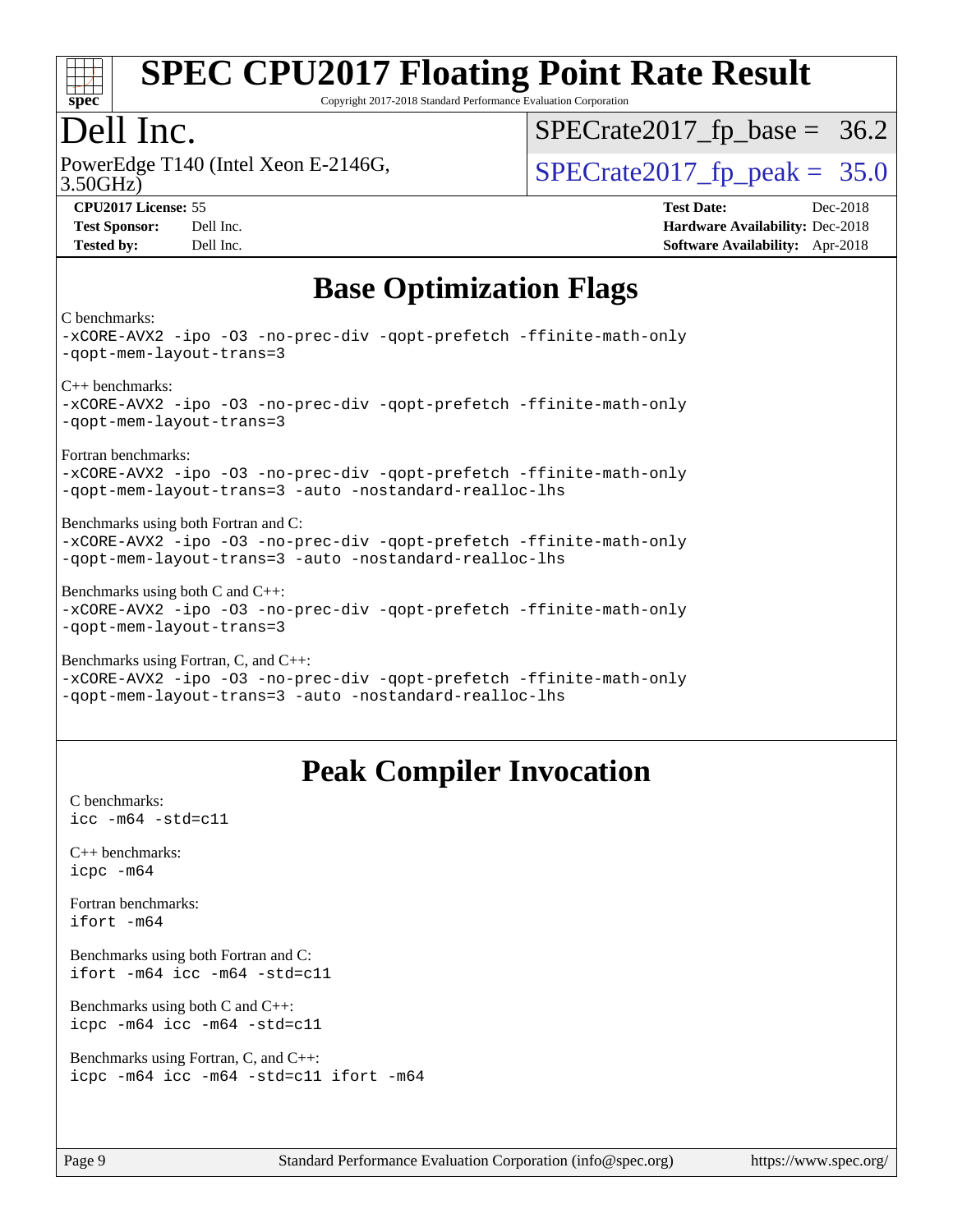

Copyright 2017-2018 Standard Performance Evaluation Corporation

## Dell Inc.

PowerEdge T140 (Intel Xeon E-2146G, 3.50GHz)

 $SPECTate 2017_fp\_peak = 35.0$  $SPECTate2017_fp\_base = 36.2$ 

**[Tested by:](http://www.spec.org/auto/cpu2017/Docs/result-fields.html#Testedby)** Dell Inc. **[Software Availability:](http://www.spec.org/auto/cpu2017/Docs/result-fields.html#SoftwareAvailability)** Apr-2018

**[CPU2017 License:](http://www.spec.org/auto/cpu2017/Docs/result-fields.html#CPU2017License)** 55 **[Test Date:](http://www.spec.org/auto/cpu2017/Docs/result-fields.html#TestDate)** Dec-2018 **[Test Sponsor:](http://www.spec.org/auto/cpu2017/Docs/result-fields.html#TestSponsor)** Dell Inc. **[Hardware Availability:](http://www.spec.org/auto/cpu2017/Docs/result-fields.html#HardwareAvailability)** Dec-2018

**[Peak Portability Flags](http://www.spec.org/auto/cpu2017/Docs/result-fields.html#PeakPortabilityFlags)**

Same as Base Portability Flags

## **[Peak Optimization Flags](http://www.spec.org/auto/cpu2017/Docs/result-fields.html#PeakOptimizationFlags)**

[C benchmarks](http://www.spec.org/auto/cpu2017/Docs/result-fields.html#Cbenchmarks):

[-prof-gen](http://www.spec.org/cpu2017/results/res2018q4/cpu2017-20181210-10217.flags.html#user_CCpeak_prof_gen_5aa4926d6013ddb2a31985c654b3eb18169fc0c6952a63635c234f711e6e63dd76e94ad52365559451ec499a2cdb89e4dc58ba4c67ef54ca681ffbe1461d6b36)(pass 1) [-prof-use](http://www.spec.org/cpu2017/results/res2018q4/cpu2017-20181210-10217.flags.html#user_CCpeak_prof_use_1a21ceae95f36a2b53c25747139a6c16ca95bd9def2a207b4f0849963b97e94f5260e30a0c64f4bb623698870e679ca08317ef8150905d41bd88c6f78df73f19)(pass 2) [-ipo](http://www.spec.org/cpu2017/results/res2018q4/cpu2017-20181210-10217.flags.html#user_CCpeak_f-ipo) [-xCORE-AVX2](http://www.spec.org/cpu2017/results/res2018q4/cpu2017-20181210-10217.flags.html#user_CCpeak_f-xCORE-AVX2) [-O3](http://www.spec.org/cpu2017/results/res2018q4/cpu2017-20181210-10217.flags.html#user_CCpeak_f-O3) [-no-prec-div](http://www.spec.org/cpu2017/results/res2018q4/cpu2017-20181210-10217.flags.html#user_CCpeak_f-no-prec-div) [-qopt-prefetch](http://www.spec.org/cpu2017/results/res2018q4/cpu2017-20181210-10217.flags.html#user_CCpeak_f-qopt-prefetch) [-ffinite-math-only](http://www.spec.org/cpu2017/results/res2018q4/cpu2017-20181210-10217.flags.html#user_CCpeak_f_finite_math_only_cb91587bd2077682c4b38af759c288ed7c732db004271a9512da14a4f8007909a5f1427ecbf1a0fb78ff2a814402c6114ac565ca162485bbcae155b5e4258871) [-qopt-mem-layout-trans=3](http://www.spec.org/cpu2017/results/res2018q4/cpu2017-20181210-10217.flags.html#user_CCpeak_f-qopt-mem-layout-trans_de80db37974c74b1f0e20d883f0b675c88c3b01e9d123adea9b28688d64333345fb62bc4a798493513fdb68f60282f9a726aa07f478b2f7113531aecce732043)

[C++ benchmarks:](http://www.spec.org/auto/cpu2017/Docs/result-fields.html#CXXbenchmarks) [-prof-gen](http://www.spec.org/cpu2017/results/res2018q4/cpu2017-20181210-10217.flags.html#user_CXXpeak_prof_gen_5aa4926d6013ddb2a31985c654b3eb18169fc0c6952a63635c234f711e6e63dd76e94ad52365559451ec499a2cdb89e4dc58ba4c67ef54ca681ffbe1461d6b36)(pass 1) [-prof-use](http://www.spec.org/cpu2017/results/res2018q4/cpu2017-20181210-10217.flags.html#user_CXXpeak_prof_use_1a21ceae95f36a2b53c25747139a6c16ca95bd9def2a207b4f0849963b97e94f5260e30a0c64f4bb623698870e679ca08317ef8150905d41bd88c6f78df73f19)(pass 2) [-ipo](http://www.spec.org/cpu2017/results/res2018q4/cpu2017-20181210-10217.flags.html#user_CXXpeak_f-ipo) [-xCORE-AVX2](http://www.spec.org/cpu2017/results/res2018q4/cpu2017-20181210-10217.flags.html#user_CXXpeak_f-xCORE-AVX2) [-O3](http://www.spec.org/cpu2017/results/res2018q4/cpu2017-20181210-10217.flags.html#user_CXXpeak_f-O3) [-no-prec-div](http://www.spec.org/cpu2017/results/res2018q4/cpu2017-20181210-10217.flags.html#user_CXXpeak_f-no-prec-div) [-qopt-prefetch](http://www.spec.org/cpu2017/results/res2018q4/cpu2017-20181210-10217.flags.html#user_CXXpeak_f-qopt-prefetch) [-ffinite-math-only](http://www.spec.org/cpu2017/results/res2018q4/cpu2017-20181210-10217.flags.html#user_CXXpeak_f_finite_math_only_cb91587bd2077682c4b38af759c288ed7c732db004271a9512da14a4f8007909a5f1427ecbf1a0fb78ff2a814402c6114ac565ca162485bbcae155b5e4258871) [-qopt-mem-layout-trans=3](http://www.spec.org/cpu2017/results/res2018q4/cpu2017-20181210-10217.flags.html#user_CXXpeak_f-qopt-mem-layout-trans_de80db37974c74b1f0e20d883f0b675c88c3b01e9d123adea9b28688d64333345fb62bc4a798493513fdb68f60282f9a726aa07f478b2f7113531aecce732043)

[Fortran benchmarks](http://www.spec.org/auto/cpu2017/Docs/result-fields.html#Fortranbenchmarks):

[-prof-gen](http://www.spec.org/cpu2017/results/res2018q4/cpu2017-20181210-10217.flags.html#user_FCpeak_prof_gen_5aa4926d6013ddb2a31985c654b3eb18169fc0c6952a63635c234f711e6e63dd76e94ad52365559451ec499a2cdb89e4dc58ba4c67ef54ca681ffbe1461d6b36)(pass 1) [-prof-use](http://www.spec.org/cpu2017/results/res2018q4/cpu2017-20181210-10217.flags.html#user_FCpeak_prof_use_1a21ceae95f36a2b53c25747139a6c16ca95bd9def2a207b4f0849963b97e94f5260e30a0c64f4bb623698870e679ca08317ef8150905d41bd88c6f78df73f19)(pass 2) [-ipo](http://www.spec.org/cpu2017/results/res2018q4/cpu2017-20181210-10217.flags.html#user_FCpeak_f-ipo) [-xCORE-AVX2](http://www.spec.org/cpu2017/results/res2018q4/cpu2017-20181210-10217.flags.html#user_FCpeak_f-xCORE-AVX2) [-O3](http://www.spec.org/cpu2017/results/res2018q4/cpu2017-20181210-10217.flags.html#user_FCpeak_f-O3) [-no-prec-div](http://www.spec.org/cpu2017/results/res2018q4/cpu2017-20181210-10217.flags.html#user_FCpeak_f-no-prec-div) [-qopt-prefetch](http://www.spec.org/cpu2017/results/res2018q4/cpu2017-20181210-10217.flags.html#user_FCpeak_f-qopt-prefetch) [-ffinite-math-only](http://www.spec.org/cpu2017/results/res2018q4/cpu2017-20181210-10217.flags.html#user_FCpeak_f_finite_math_only_cb91587bd2077682c4b38af759c288ed7c732db004271a9512da14a4f8007909a5f1427ecbf1a0fb78ff2a814402c6114ac565ca162485bbcae155b5e4258871) [-qopt-mem-layout-trans=3](http://www.spec.org/cpu2017/results/res2018q4/cpu2017-20181210-10217.flags.html#user_FCpeak_f-qopt-mem-layout-trans_de80db37974c74b1f0e20d883f0b675c88c3b01e9d123adea9b28688d64333345fb62bc4a798493513fdb68f60282f9a726aa07f478b2f7113531aecce732043) [-auto](http://www.spec.org/cpu2017/results/res2018q4/cpu2017-20181210-10217.flags.html#user_FCpeak_f-auto) [-nostandard-realloc-lhs](http://www.spec.org/cpu2017/results/res2018q4/cpu2017-20181210-10217.flags.html#user_FCpeak_f_2003_std_realloc_82b4557e90729c0f113870c07e44d33d6f5a304b4f63d4c15d2d0f1fab99f5daaed73bdb9275d9ae411527f28b936061aa8b9c8f2d63842963b95c9dd6426b8a)

[Benchmarks using both Fortran and C](http://www.spec.org/auto/cpu2017/Docs/result-fields.html#BenchmarksusingbothFortranandC):

[-prof-gen](http://www.spec.org/cpu2017/results/res2018q4/cpu2017-20181210-10217.flags.html#user_CC_FCpeak_prof_gen_5aa4926d6013ddb2a31985c654b3eb18169fc0c6952a63635c234f711e6e63dd76e94ad52365559451ec499a2cdb89e4dc58ba4c67ef54ca681ffbe1461d6b36)(pass 1) [-prof-use](http://www.spec.org/cpu2017/results/res2018q4/cpu2017-20181210-10217.flags.html#user_CC_FCpeak_prof_use_1a21ceae95f36a2b53c25747139a6c16ca95bd9def2a207b4f0849963b97e94f5260e30a0c64f4bb623698870e679ca08317ef8150905d41bd88c6f78df73f19)(pass 2) [-ipo](http://www.spec.org/cpu2017/results/res2018q4/cpu2017-20181210-10217.flags.html#user_CC_FCpeak_f-ipo) [-xCORE-AVX2](http://www.spec.org/cpu2017/results/res2018q4/cpu2017-20181210-10217.flags.html#user_CC_FCpeak_f-xCORE-AVX2) [-O3](http://www.spec.org/cpu2017/results/res2018q4/cpu2017-20181210-10217.flags.html#user_CC_FCpeak_f-O3) [-no-prec-div](http://www.spec.org/cpu2017/results/res2018q4/cpu2017-20181210-10217.flags.html#user_CC_FCpeak_f-no-prec-div) [-qopt-prefetch](http://www.spec.org/cpu2017/results/res2018q4/cpu2017-20181210-10217.flags.html#user_CC_FCpeak_f-qopt-prefetch) [-ffinite-math-only](http://www.spec.org/cpu2017/results/res2018q4/cpu2017-20181210-10217.flags.html#user_CC_FCpeak_f_finite_math_only_cb91587bd2077682c4b38af759c288ed7c732db004271a9512da14a4f8007909a5f1427ecbf1a0fb78ff2a814402c6114ac565ca162485bbcae155b5e4258871) [-qopt-mem-layout-trans=3](http://www.spec.org/cpu2017/results/res2018q4/cpu2017-20181210-10217.flags.html#user_CC_FCpeak_f-qopt-mem-layout-trans_de80db37974c74b1f0e20d883f0b675c88c3b01e9d123adea9b28688d64333345fb62bc4a798493513fdb68f60282f9a726aa07f478b2f7113531aecce732043) [-auto](http://www.spec.org/cpu2017/results/res2018q4/cpu2017-20181210-10217.flags.html#user_CC_FCpeak_f-auto) [-nostandard-realloc-lhs](http://www.spec.org/cpu2017/results/res2018q4/cpu2017-20181210-10217.flags.html#user_CC_FCpeak_f_2003_std_realloc_82b4557e90729c0f113870c07e44d33d6f5a304b4f63d4c15d2d0f1fab99f5daaed73bdb9275d9ae411527f28b936061aa8b9c8f2d63842963b95c9dd6426b8a)

[Benchmarks using both C and C++](http://www.spec.org/auto/cpu2017/Docs/result-fields.html#BenchmarksusingbothCandCXX): [-prof-gen](http://www.spec.org/cpu2017/results/res2018q4/cpu2017-20181210-10217.flags.html#user_CC_CXXpeak_prof_gen_5aa4926d6013ddb2a31985c654b3eb18169fc0c6952a63635c234f711e6e63dd76e94ad52365559451ec499a2cdb89e4dc58ba4c67ef54ca681ffbe1461d6b36)(pass 1) [-prof-use](http://www.spec.org/cpu2017/results/res2018q4/cpu2017-20181210-10217.flags.html#user_CC_CXXpeak_prof_use_1a21ceae95f36a2b53c25747139a6c16ca95bd9def2a207b4f0849963b97e94f5260e30a0c64f4bb623698870e679ca08317ef8150905d41bd88c6f78df73f19)(pass 2) [-ipo](http://www.spec.org/cpu2017/results/res2018q4/cpu2017-20181210-10217.flags.html#user_CC_CXXpeak_f-ipo) [-xCORE-AVX2](http://www.spec.org/cpu2017/results/res2018q4/cpu2017-20181210-10217.flags.html#user_CC_CXXpeak_f-xCORE-AVX2) [-O3](http://www.spec.org/cpu2017/results/res2018q4/cpu2017-20181210-10217.flags.html#user_CC_CXXpeak_f-O3) [-no-prec-div](http://www.spec.org/cpu2017/results/res2018q4/cpu2017-20181210-10217.flags.html#user_CC_CXXpeak_f-no-prec-div) [-qopt-prefetch](http://www.spec.org/cpu2017/results/res2018q4/cpu2017-20181210-10217.flags.html#user_CC_CXXpeak_f-qopt-prefetch) [-ffinite-math-only](http://www.spec.org/cpu2017/results/res2018q4/cpu2017-20181210-10217.flags.html#user_CC_CXXpeak_f_finite_math_only_cb91587bd2077682c4b38af759c288ed7c732db004271a9512da14a4f8007909a5f1427ecbf1a0fb78ff2a814402c6114ac565ca162485bbcae155b5e4258871) [-qopt-mem-layout-trans=3](http://www.spec.org/cpu2017/results/res2018q4/cpu2017-20181210-10217.flags.html#user_CC_CXXpeak_f-qopt-mem-layout-trans_de80db37974c74b1f0e20d883f0b675c88c3b01e9d123adea9b28688d64333345fb62bc4a798493513fdb68f60282f9a726aa07f478b2f7113531aecce732043)

[Benchmarks using Fortran, C, and C++:](http://www.spec.org/auto/cpu2017/Docs/result-fields.html#BenchmarksusingFortranCandCXX) [-prof-gen](http://www.spec.org/cpu2017/results/res2018q4/cpu2017-20181210-10217.flags.html#user_CC_CXX_FCpeak_prof_gen_5aa4926d6013ddb2a31985c654b3eb18169fc0c6952a63635c234f711e6e63dd76e94ad52365559451ec499a2cdb89e4dc58ba4c67ef54ca681ffbe1461d6b36)(pass 1) [-prof-use](http://www.spec.org/cpu2017/results/res2018q4/cpu2017-20181210-10217.flags.html#user_CC_CXX_FCpeak_prof_use_1a21ceae95f36a2b53c25747139a6c16ca95bd9def2a207b4f0849963b97e94f5260e30a0c64f4bb623698870e679ca08317ef8150905d41bd88c6f78df73f19)(pass 2) [-ipo](http://www.spec.org/cpu2017/results/res2018q4/cpu2017-20181210-10217.flags.html#user_CC_CXX_FCpeak_f-ipo) [-xCORE-AVX2](http://www.spec.org/cpu2017/results/res2018q4/cpu2017-20181210-10217.flags.html#user_CC_CXX_FCpeak_f-xCORE-AVX2) [-O3](http://www.spec.org/cpu2017/results/res2018q4/cpu2017-20181210-10217.flags.html#user_CC_CXX_FCpeak_f-O3) [-no-prec-div](http://www.spec.org/cpu2017/results/res2018q4/cpu2017-20181210-10217.flags.html#user_CC_CXX_FCpeak_f-no-prec-div) [-qopt-prefetch](http://www.spec.org/cpu2017/results/res2018q4/cpu2017-20181210-10217.flags.html#user_CC_CXX_FCpeak_f-qopt-prefetch) [-ffinite-math-only](http://www.spec.org/cpu2017/results/res2018q4/cpu2017-20181210-10217.flags.html#user_CC_CXX_FCpeak_f_finite_math_only_cb91587bd2077682c4b38af759c288ed7c732db004271a9512da14a4f8007909a5f1427ecbf1a0fb78ff2a814402c6114ac565ca162485bbcae155b5e4258871) [-qopt-mem-layout-trans=3](http://www.spec.org/cpu2017/results/res2018q4/cpu2017-20181210-10217.flags.html#user_CC_CXX_FCpeak_f-qopt-mem-layout-trans_de80db37974c74b1f0e20d883f0b675c88c3b01e9d123adea9b28688d64333345fb62bc4a798493513fdb68f60282f9a726aa07f478b2f7113531aecce732043) [-auto](http://www.spec.org/cpu2017/results/res2018q4/cpu2017-20181210-10217.flags.html#user_CC_CXX_FCpeak_f-auto) [-nostandard-realloc-lhs](http://www.spec.org/cpu2017/results/res2018q4/cpu2017-20181210-10217.flags.html#user_CC_CXX_FCpeak_f_2003_std_realloc_82b4557e90729c0f113870c07e44d33d6f5a304b4f63d4c15d2d0f1fab99f5daaed73bdb9275d9ae411527f28b936061aa8b9c8f2d63842963b95c9dd6426b8a)

The flags files that were used to format this result can be browsed at <http://www.spec.org/cpu2017/flags/Intel-ic18.0-official-linux64.2017-12-21.html> <http://www.spec.org/cpu2017/flags/Dell-Platform-Flags-PowerEdge14G-revC.html>

You can also download the XML flags sources by saving the following links: <http://www.spec.org/cpu2017/flags/Intel-ic18.0-official-linux64.2017-12-21.xml> <http://www.spec.org/cpu2017/flags/Dell-Platform-Flags-PowerEdge14G-revC.xml>